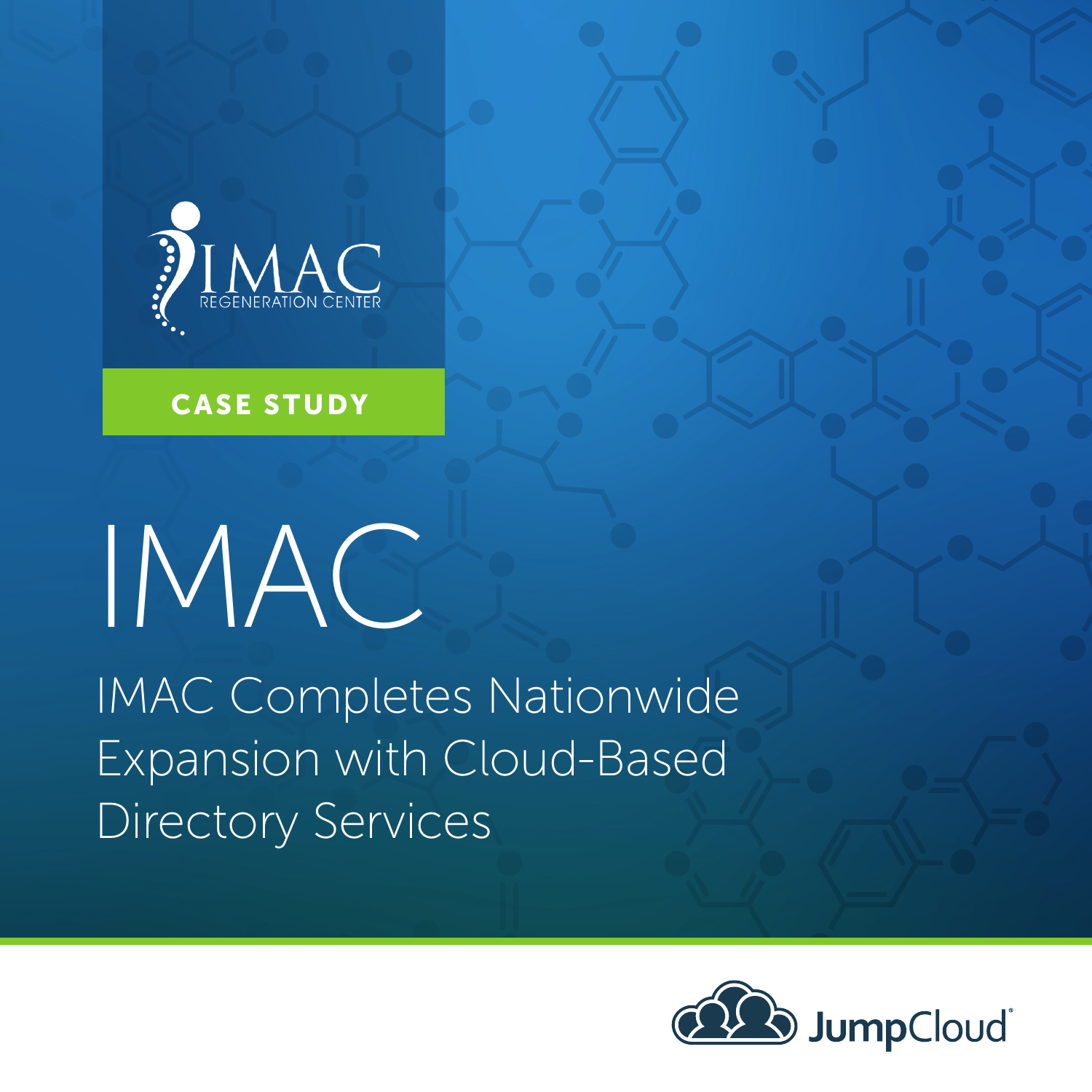## summary Summary

IMAC Regeneration Center is a small town clinic with big aspirations. They house worldclass physical therapists, medical doctors, and chiropractors all under one roof, with the singular goal of providing integrated healthcare. Embarking on a national expansion in 2016, IMAC was looking for an integrated IT solution – one that would allow them to expand painlessly. By switching to Directory-as-a-Service®, IMAC was able to open a new clinic in a new region and expand nationally without having to buy servers or hire additional IT staff.

| 開 | Company     | <b>IMAC Regeneration Center</b>                                      |
|---|-------------|----------------------------------------------------------------------|
|   | <b>Size</b> | 50 employees                                                         |
|   | Location    | Paducah, KY                                                          |
|   | Problem     | <b>Expanding nationally</b>                                          |
|   | Goal        | Maintain centralized control across<br>offices remotely and securely |

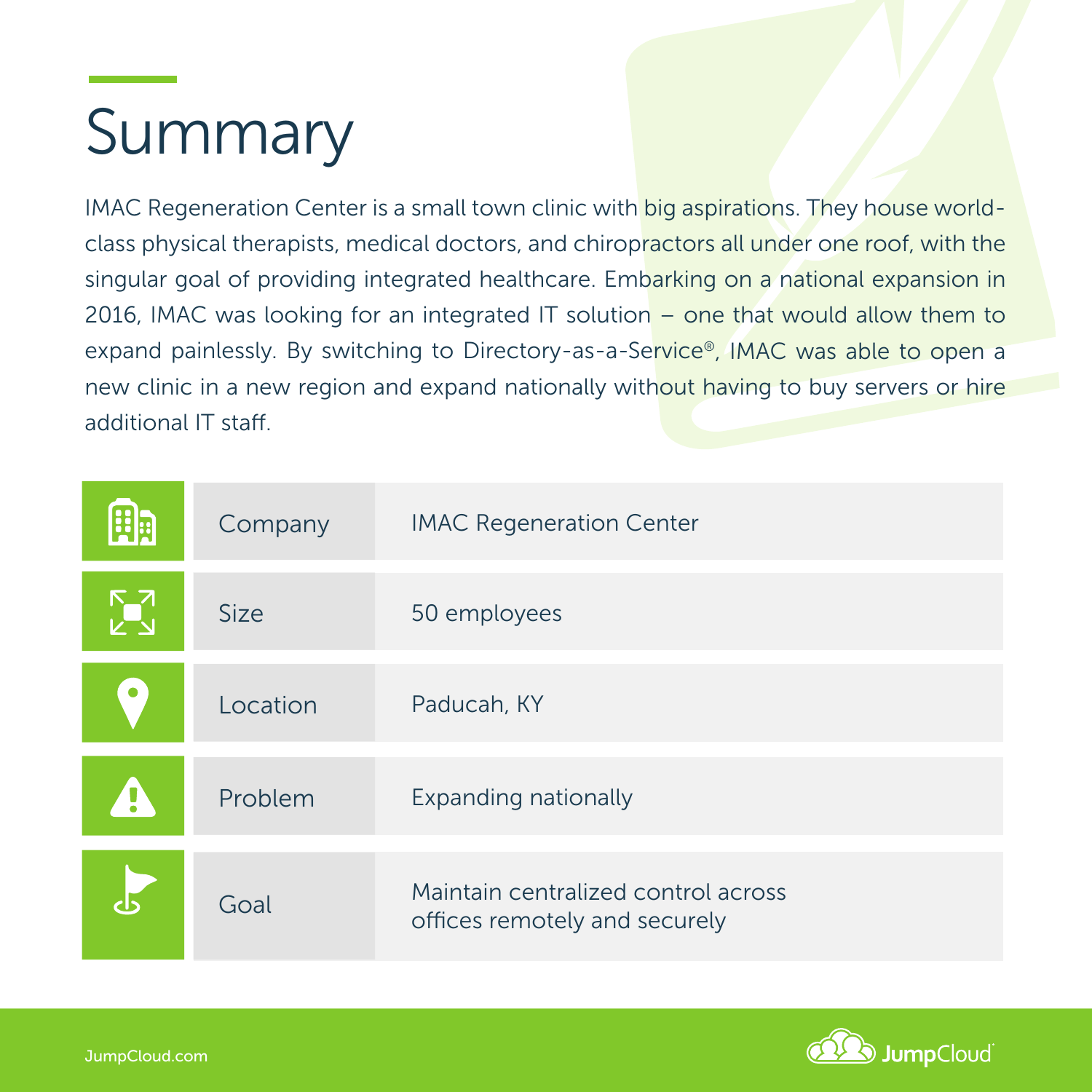#### $\overline{\mathsf{Backarou}}$ Background

Started in 1998, IMAC quickly became one of the largest chiropractic offices in the country by patient volume - no small feat for a clinic centered out of Paducah, KY. Today, IMAC offers cutting-edge treatments for everything from arthritis and joint pain to Parkinson's disease and other neurological diseases.

To meet patient demand, IMAC expanded to a larger facility in November 2015. But that was just the beginning. In 2016, IMAC has plans to open several locations across the US by the end of the year.

# **"***We're aggressively expanding to a nationwide footprint in short order.***"**

*— Josh Amyx, Director of HR and Marketing*

Josh Amyx is the man responsible for this expansion going smoothly on the IT front. "Currently we have about 50 employees," Josh told us, "Within the next year, I would estimate we will have 100 to 150 employees nationwide."

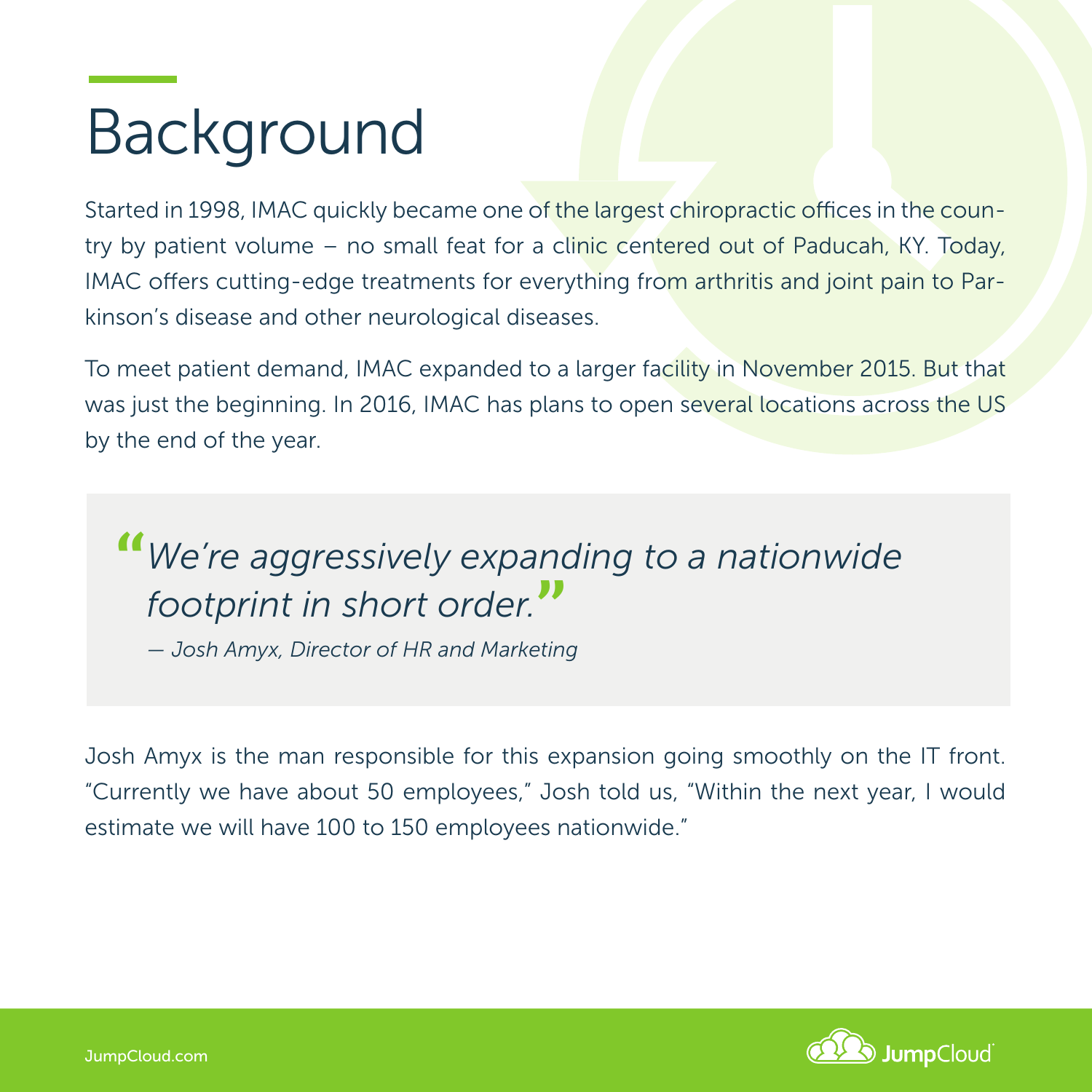### $\overline{\mathsf{The}}$  Chall The Challenge

IMAC was using an on-site Windows 2003 with Active Directory for file sharing, printing, and directory services. "I enjoy AD," Amyx said, "but when you look at adding a second location via VPN, it's not practical."

"We were left with a choice, when we were opening in St. Louis, do we buy a second AD server? Or do we figure out another option going forward so that we don't have to buy a server with every new clinic that we open?"

IMAC decided against AD. Amyx explained, "With Active Directory, you're constantly having to buy new client licenses. And on the hardware side, you're constantly having to upgrade your hard drive space, or buy a new server to replace the old. You're always throwing money at it."

What Amyx really wanted was a directory that he could administer from the cloud  $-$  ideally one that was scalable, priced right, and could sync with their existing AD instance and Google Apps accounts. That's a tall order.

Amyx left no stone unturned. "We checked out Azure. We looked at somewhat of a modified directory from Amazon Web Services. I've looked into building my own LDAP server, from hardware that we have laying around." But none of these directory solutions fully met IMAC's needs.